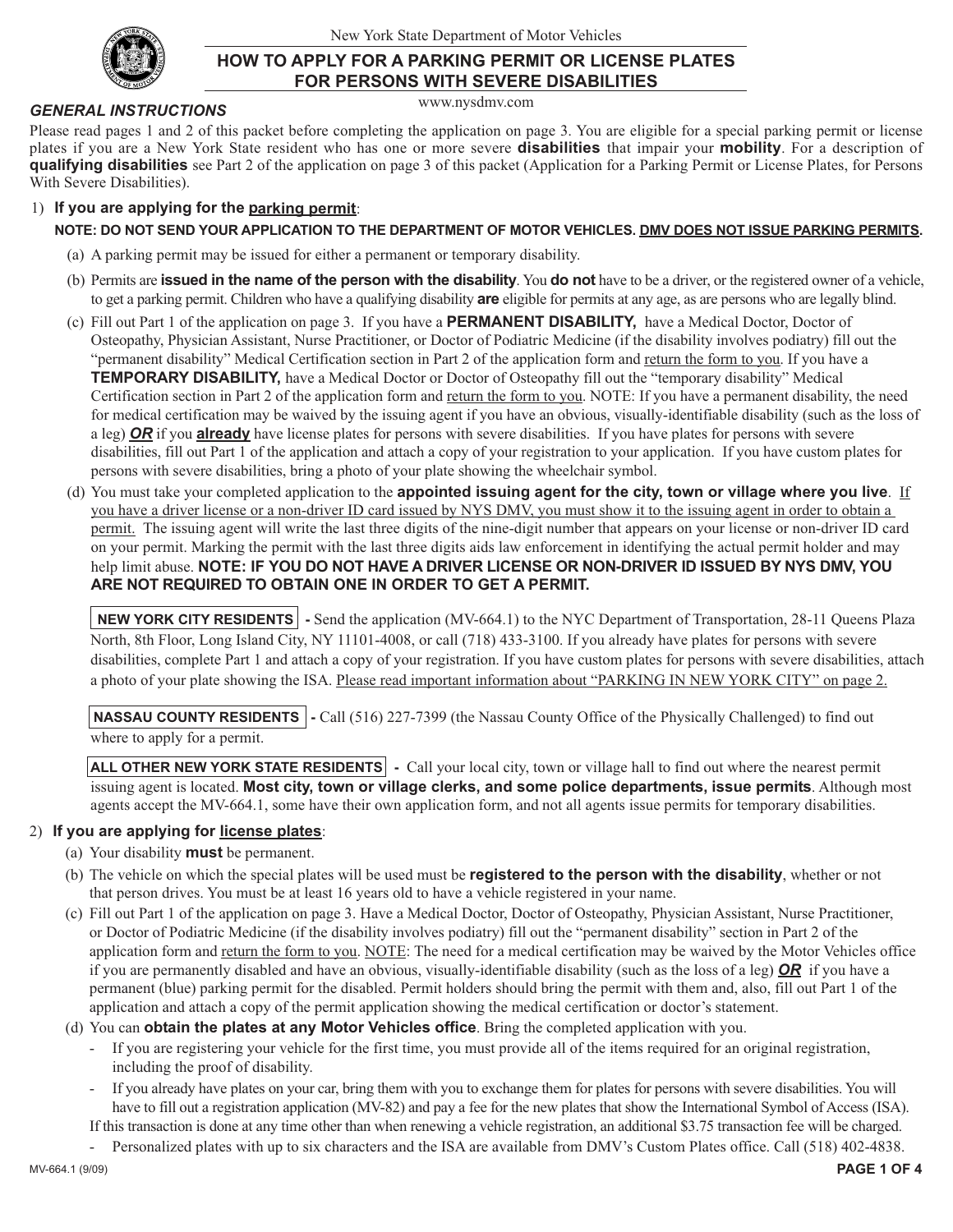### **USING LICENSE PLATES AND PARKING PERMITS**

- ◆ The plates and permits may be used to park in reserved parking spaces **only when the person with the disability is driving or riding in the vehicle**. People who are not disabled cannot use your parking permit and/or plates to park in a reserved space. Persons parking illegally in these spaces violate Section 1203-c(4) of the NYS Vehicle and Traffic Law and can be fined \$50 to \$75 for a first offense, and \$75 to \$150 for a second offense within two years. Municipalities can impose higher fines. Any person who abuses or misuses any parking permit or license plates for the disabled may have them revoked.
- Parking permits should be hung from the rear-view mirror when parked, but should be removed from the mirror when driving.
- ◆ Generally, the plates and permits are valid everywhere in New York State where parking spaces are reserved for persons with disabilities. However, use of the plates or permit does not exempt you from state or local parking regulations or fees or the requirement to obtain permission to park in a designated area. They are also valid in most other states, territories and foreign countries. If you are traveling outside of New York, check with the police or Motor Vehicles agency where you are traveling, to be sure your permit or plate will be accepted.
- ◆ Parking spaces reserved for people with disabilities must be marked with conspicuous and permanently installed abovegrade signs displaying the wheelchair symbol. These signs are positioned at a height of five to seven feet above the parking space surface. Designation of reserved spaces may include the use of blue painted lines or markings. **Do not park in the striped access aisle next to spaces reserved for people with disabilities** even if you have a permit or plates. Access aisles provide room for people with wheelchairs and other specially equipped vehicles to transfer safely to and from their vehicles.
- ◆ Localities designate parking spaces for persons with disabilities by local law or ordinance. If you have a question about parking for the disabled on a particular street, find out if it is a county, city, town, village or state road, and contact the authorities responsible for maintaining the road. If you have a question about reserved parking at any facility with off-street parking, contact the facility manager or the local building inspector.

## **PARKING IN NEW YORK CITY**

New York City does not set aside reserved spaces on its streets for persons with disabilities. Reserved **parking spaces are only available off-street**, in parking lots for shopping centers/malls, office/apartment buildings and college campuses. You can use the state plates and permits to park in designated spaces in those off-street lots.

The NYC Department of Transportation also issues a City permit (a rectangular dashboard permit) that allows persons with severe disabilities to park at most curbsides on NYC streets. City permits are issued to New York City residents and to people who work or attend school in NYC, and who have a permanent disability that so severely affects their ability to walk that they require the use of a private automobile. The New York City parking permit is not valid outside of NYC. To obtain an application for a NYC permit, call (718) 433-3100.

### **METERED PARKING WAIVERS**

If you have a certain severe disability that limits your ability to access or put payment into a parking meter, in addition to a mobility-related disability, you may be eligible for a metered parking waiver. The metered parking waiver allows the holder to park in a metered parking space in any city, town or village of New York State (except New York City) without paying the fee. For more information, see forms MV-664.1MP (Application for a Metered Parking Waiver for Persons with Severe Disabilities) and MV-664.2MP (Metered Parking Waiver Information). These forms are available through your local issuing agent and are also available at the DMV website: www.nysdmv.com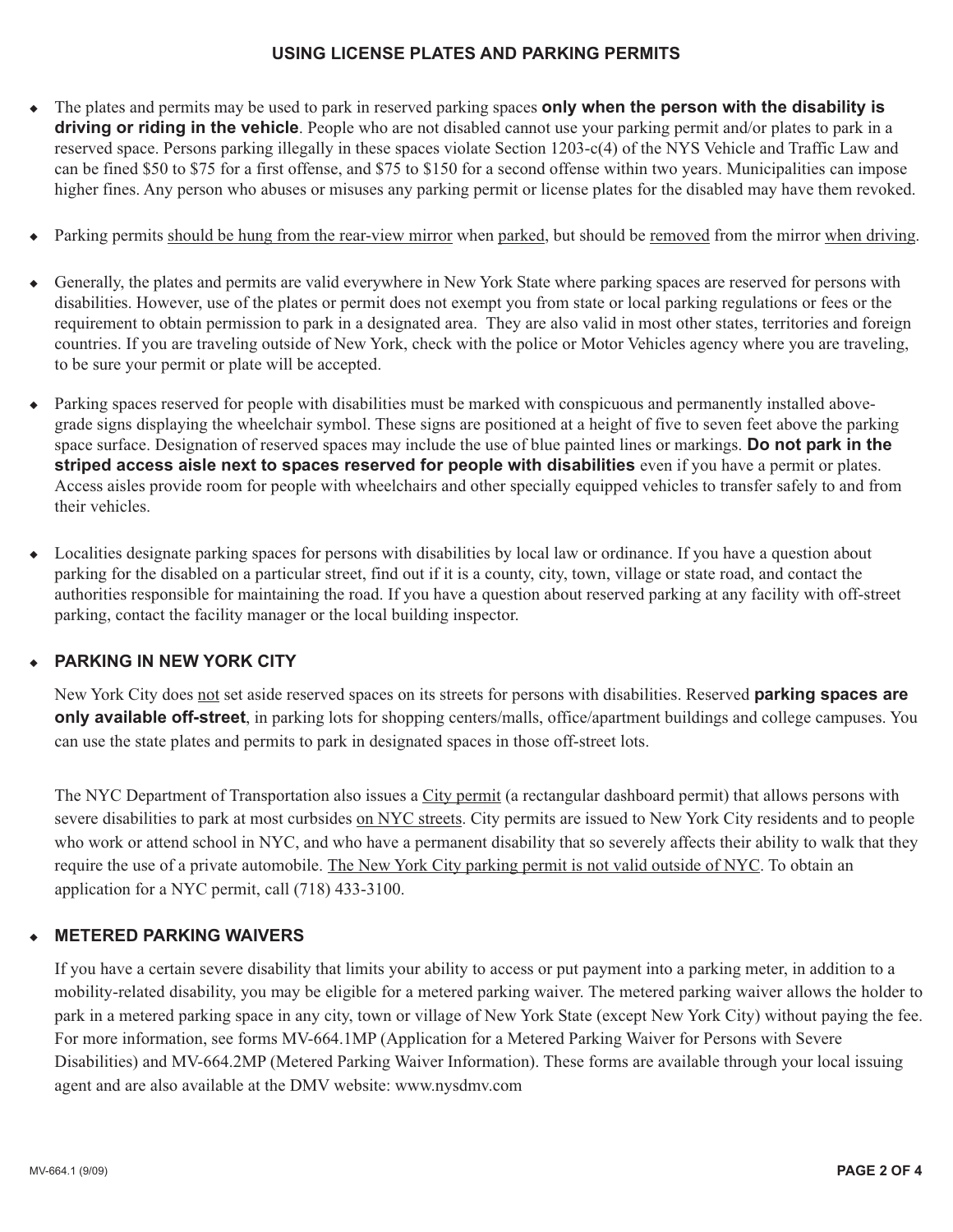## **Please TEAR at the PERF FEAR at the PERF**<br>and keep pages 1 & 2<br>for your information.



#### **APPLICATION FOR A PARKING PERMIT OR LICENSE PLATES, FOR PERSONS WITH SEVERE DISABILITIES**

Please read pages 1 and 2 of this packet before completing this application. If applying for a Parking Permit, take the completed application to the issuing agent (local municipality) in the city, town or village where you live. **Do not send your application to the Department of Motor Vehicles. DMV does not issue parking permits.**

| Part 1 INFORMATION ABOUT PERSON WITH DISABILITY - (Please print and sign by the arrow.)                                                                                                                                                                                |                                  |                                                                            |                                                                                                                                                                                                                                                     |                                                                                                                                                                                                                                                                                                           |             |
|------------------------------------------------------------------------------------------------------------------------------------------------------------------------------------------------------------------------------------------------------------------------|----------------------------------|----------------------------------------------------------------------------|-----------------------------------------------------------------------------------------------------------------------------------------------------------------------------------------------------------------------------------------------------|-----------------------------------------------------------------------------------------------------------------------------------------------------------------------------------------------------------------------------------------------------------------------------------------------------------|-------------|
| Last Name                                                                                                                                                                                                                                                              |                                  | First                                                                      | M.L.                                                                                                                                                                                                                                                | Telephone No.                                                                                                                                                                                                                                                                                             |             |
| Address: No. and Street                                                                                                                                                                                                                                                |                                  | Apt. No.                                                                   | City                                                                                                                                                                                                                                                | Zip Code<br><b>State</b>                                                                                                                                                                                                                                                                                  |             |
|                                                                                                                                                                                                                                                                        |                                  |                                                                            |                                                                                                                                                                                                                                                     |                                                                                                                                                                                                                                                                                                           |             |
| Date of Birth                                                                                                                                                                                                                                                          | $\Box$ Male $\Box$ Female        |                                                                            |                                                                                                                                                                                                                                                     | I am applying for $\Box$ License Plates (Apply to DMV.) $\Box$ Parking Permit (Apply to local issuing agent.)                                                                                                                                                                                             |             |
| Do you have license plates for persons with disabilities? $\Box$ Yes - My license plate number is:<br>$\Box$ No                                                                                                                                                        |                                  |                                                                            |                                                                                                                                                                                                                                                     |                                                                                                                                                                                                                                                                                                           |             |
| See Note on Page 4<br>$\rightarrow$                                                                                                                                                                                                                                    |                                  |                                                                            |                                                                                                                                                                                                                                                     |                                                                                                                                                                                                                                                                                                           |             |
| (Signature of Person with Disability or Signature of Parent or Guardian) $-$ If signed by a parent or guardian,<br>(Date)<br>please state your relationship to the person with the disability after your signature.                                                    |                                  |                                                                            |                                                                                                                                                                                                                                                     |                                                                                                                                                                                                                                                                                                           |             |
| <b>Part 2 MEDICAL CERTIFICATION</b>                                                                                                                                                                                                                                    |                                  |                                                                            |                                                                                                                                                                                                                                                     |                                                                                                                                                                                                                                                                                                           |             |
|                                                                                                                                                                                                                                                                        |                                  | may be certified only by a Medical Doctor or Doctor of Osteopathy.         |                                                                                                                                                                                                                                                     | NOTE: PERMANENT DISABILITIES may be certified by a Medical Doctor (MD), Doctor of Osteopathy (DO), Physician Assistant (PA),<br>Nurse Practitioner (NP), or in cases involving podiatry, a Doctor of Podiatric Medicine (DPM). TEMPORARY DISABILITIES, however,                                           |             |
|                                                                                                                                                                                                                                                                        |                                  | Check the box(es) that describe the disability, and fill in the diagnosis: |                                                                                                                                                                                                                                                     |                                                                                                                                                                                                                                                                                                           |             |
|                                                                                                                                                                                                                                                                        |                                  |                                                                            | wheelchair or walker. <b>IMPORTANT:</b> Temporary permits are issued for six months or less regardless of expected recovery date.                                                                                                                   | $\Box$ <b>TEMPORARY DISABILITY:</b> A person with a temporary disability is any person who is <u>temporarily unable to ambulate without the aid of an</u><br>assisting device. Examples of an assisting device include, but are not limited to, a brace, cane, crutch, prosthetic device, another person, |             |
| <b>Expected Recovery Date:</b>                                                                                                                                                                                                                                         |                                  |                                                                            |                                                                                                                                                                                                                                                     |                                                                                                                                                                                                                                                                                                           |             |
|                                                                                                                                                                                                                                                                        | What assistive device is needed? |                                                                            |                                                                                                                                                                                                                                                     |                                                                                                                                                                                                                                                                                                           |             |
|                                                                                                                                                                                                                                                                        |                                  |                                                                            |                                                                                                                                                                                                                                                     | <b>PERMANENT DISABILITY:</b> A "severely disabled" person is any person with one or more of the PERMANENT impairments,                                                                                                                                                                                    |             |
|                                                                                                                                                                                                                                                                        |                                  | disabilities or conditions listed below, which limit mobility.             |                                                                                                                                                                                                                                                     |                                                                                                                                                                                                                                                                                                           |             |
| <b>Diagnosis:</b><br>Please check the conditions that apply:<br><u> 1989 - Johann Barnett, fransk politiker (d. 1989)</u>                                                                                                                                              |                                  |                                                                            |                                                                                                                                                                                                                                                     |                                                                                                                                                                                                                                                                                                           |             |
| □ Uses portable oxygen □ Legally blind □ Limited or no use of one or both legs □ Unable to walk 200 ft. without stopping<br>$\Box$ Neuromuscular dysfunction that severely limits mobility $\Box$ Class III or IV cardiac condition. (American Heart Assoc. standards) |                                  |                                                                            |                                                                                                                                                                                                                                                     |                                                                                                                                                                                                                                                                                                           |             |
| $\Box$ Severely limited in ability to walk due to an arthritic, neurological or orthopedic condition                                                                                                                                                                   |                                  |                                                                            |                                                                                                                                                                                                                                                     |                                                                                                                                                                                                                                                                                                           |             |
|                                                                                                                                                                                                                                                                        |                                  |                                                                            | $\Box$ Restricted by lung disease to such an extent that forced (respiratory) expiratory volume for one second, when measured by<br>spirometry, is less than one liter, or the arterial oxygen tension is less than sixty mm/hg of room air at rest |                                                                                                                                                                                                                                                                                                           |             |
|                                                                                                                                                                                                                                                                        |                                  | EXPLAIN BELOW HOW THIS DISABILITY LIMITS FUNCTIONAL MOBILITY.              | unusual hardship in the use of public transportation and prevents the person from getting around without great difficulty.                                                                                                                          | $\Box$ Has a physical or mental impairment or condition not listed above which constitutes an equal degree of disability, and which imposes                                                                                                                                                               |             |
|                                                                                                                                                                                                                                                                        |                                  |                                                                            |                                                                                                                                                                                                                                                     |                                                                                                                                                                                                                                                                                                           |             |
| MD/DO/DPM/NP/PA Name                                                                                                                                                                                                                                                   |                                  |                                                                            |                                                                                                                                                                                                                                                     | Professional License No.                                                                                                                                                                                                                                                                                  |             |
| MD/DO/DPM/NP/PA Address                                                                                                                                                                                                                                                |                                  |                                                                            |                                                                                                                                                                                                                                                     | Telephone No.<br>$\lambda$                                                                                                                                                                                                                                                                                |             |
| See Note on Page 4                                                                                                                                                                                                                                                     |                                  |                                                                            |                                                                                                                                                                                                                                                     |                                                                                                                                                                                                                                                                                                           |             |
| $\rightarrow$                                                                                                                                                                                                                                                          |                                  |                                                                            |                                                                                                                                                                                                                                                     |                                                                                                                                                                                                                                                                                                           |             |
|                                                                                                                                                                                                                                                                        |                                  | (MD/DO/DPM/NP/PA Signature)                                                |                                                                                                                                                                                                                                                     | (Date)                                                                                                                                                                                                                                                                                                    |             |
| <b>Part 3 FILE INFORMATION</b> (For Issuing Agent Use Only)                                                                                                                                                                                                            |                                  |                                                                            |                                                                                                                                                                                                                                                     |                                                                                                                                                                                                                                                                                                           |             |
| $\Box$ First $\Box$ Second                                                                                                                                                                                                                                             |                                  |                                                                            | 9-digit number from NYS Driver License/ID Card                                                                                                                                                                                                      | Date Expires:                                                                                                                                                                                                                                                                                             |             |
|                                                                                                                                                                                                                                                                        |                                  |                                                                            |                                                                                                                                                                                                                                                     |                                                                                                                                                                                                                                                                                                           |             |
|                                                                                                                                                                                                                                                                        |                                  |                                                                            | □ Denied □ Revoked Reason: Version Alberta Contractor Contractor Contractor Contractor Contractor Contractor Contractor Contractor Contractor Contractor Contractor Contractor Contractor Contractor Contractor Contractor Co                       | (Date)                                                                                                                                                                                                                                                                                                    |             |
| $\rightarrow$                                                                                                                                                                                                                                                          |                                  | (Issuing Agent)                                                            |                                                                                                                                                                                                                                                     | (Locality)                                                                                                                                                                                                                                                                                                |             |
| MV-664.1 (9/09)                                                                                                                                                                                                                                                        |                                  |                                                                            |                                                                                                                                                                                                                                                     |                                                                                                                                                                                                                                                                                                           | PAGE 3 OF 4 |